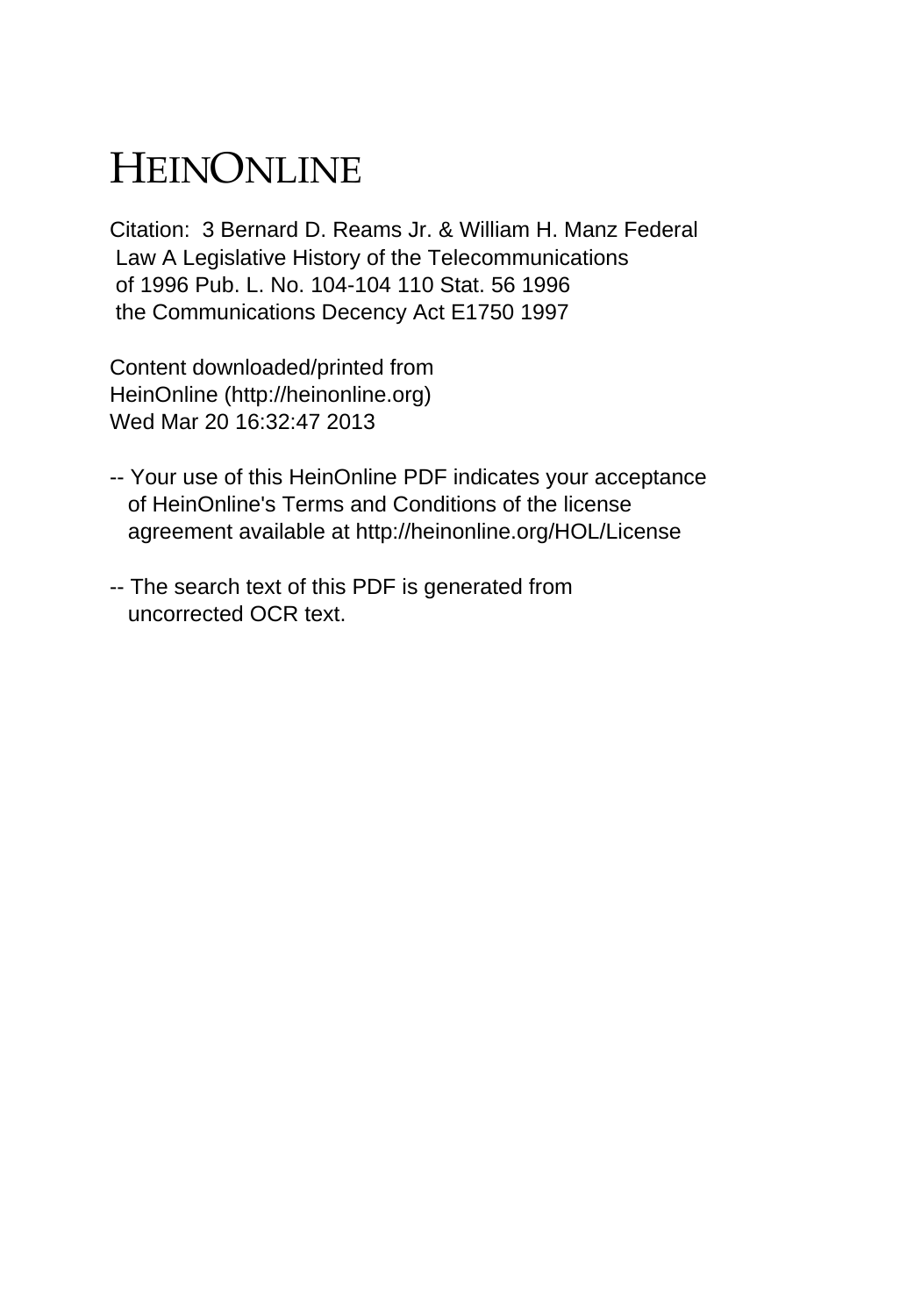**have** been associated with her as **I** am sad to candidate **forum** for the several **hundred**

**Secause of her experience, I have been**<br>able to run an efficient office on the western **killing border of my district from the very first day. radicals.**<br>**Because of her local knowledge.** I have had. The d Because of her local knowledge, I have had "That diatribe, Lugar said, is topped by the<br>an intense education—of the area, its people, next candidate, who says he is really the<br>and its unique strengths and needs. I was most able to hit the ground running in Auburn after anyone meaner or nastier."<br> **able to hit the ground running in Auburn after anyone meaner or nastier."**<br> **reapportionment included about half the city of These candidates—be d** reapportionment included about half the city of These candidates—be didn't name them; he<br>Auburn in my new district in 1992. Even in a didn't have to—talk about immigration and<br>filmmative action. Those are legitimate is-Confusing situation wherein three congres-<br>Sional districts were designated parts of the there are allegar asid, "but that's not<br>City, Vivien provided leadership for all of us,<br>City, Vivien provided leadership for all of u city, Vivien provided leadership for all of us,<br>and never forgot that the needs of constituents<br>
cand anyone else who

**her** husband Paul Norman. also **an** active pub- **are** making political hay **by** exploiting **that lic servant over the years, to be genuinely car- ing people** who are in their private lives every

OF INDIANA **be seen to the seen of DIFTING FOR WHAT'S RIGHT<br>IN THE HOUSE OF REPRESENTATIVES <b>He who with massion** in favor of

the Honorable Richard Lugar, has, in the fol-<br>lowing Indianapolis Star article of late August Looking at the crowd there to honor this<br>1995, stated a truth that badly needs stating in women's political network he had helpe the 20th Century and the 20th Century political after the bad a text of the 20th Century political atmosphere of form. Lugar and some would suggest in the 20th Century political atmosphere of form. Lugar and some would sug

Those candidates who denounce and de-

**REPUBLICAN CAMPAIONS MISGUIDED, LUGAR SAYS** 

HOOSIER DECLARES THAT COMPETITORS' EX. Yet, some Republican candidates boast of PLOITATION OF VOTERS' EMOTIONS IS THE racing to the White House to dismantle af-**EXECUTE AND WAY TO OET TO THE WHITE HOUSE <b>firmative action.** What kind of an aparty, what kind of an (By Mary Beth Schneider) **idea** is that?" Lugar said. "I tell you-that's

(By Mary Beth Schneider)<br>
Maybe it was the local crowd of die-hard the nature of this campaign."<br>
1990 process.<br>
1990 process.<br>
1990 process.<br>
1990 process.<br>
1990 process.<br>
1990 process.

supporters. **STANDS UP FOR INCLUSION Maybe** it **was** the natural result of **six -a a** on is r y

Integers, and use of the set of the Sen. Richard G. but "some Republicans think that's the road<br>Lugar, R-Ind., has heard one acid-tongued to the White House."<br>speech too many from some of his competi-<br>for since it is the r

Whatever the reason, Lugar cante unit to ling line of life" with better education, health<br>hind of speech that his critics say he can't- care and inclusion in society.<br>kind of speech that his critics say he can't- care and bont all polisters repeatedly that they are sick of attack-dog politics.

In no uncertain terms, Lugar rejected the<br>exploitation of "wedge issues" that can-<br>didates like Sen. Phil Gramm, Pat Buchanan COMMUNICATIONS ACT OF 1995<br>and Gov. Pete Wilson have found can boost SPEECH of<br>their poll number

"We **do** have **a** dogfight out there." Lugar **HON. BILL PAXON** said **of** the presidential campaign- **But** the hattie, as he described **it. seemed** not just a **OF NEW YORK**

Catalogical Control in the Solution Person in the House of REPRESENTATIVES<br>
a fight for the soul of the Republican Party.<br>
Speaking at a luncheon bonoring an orga-<br>
Speaking at a luncheon bonoring an orga-<br>
Speaking at a l

**ard G.** Lugar Excellence in Public Service consideration the **bill** (H.R. **1555)** to promote Luncheon. **Lugar** described the typical **GOP** competition **and** reduce regulation in order

Because of her experience, I have been One candidate, he said, boasts of being the<br>able to run an efficient office on the western most conservative, with a happy record of

core first. poll **know** Americans **are deeply** worried that **My** wile DeDe anid **I** have founid Viin and this country **is** on the wrong track; **and rome** ing people who are in their private lives every<br>bit as choc-minded as they appear in public. Who worry about their stagnant wages and<br>the well miss them. We wish them well in are ripe for the pitch by some candidates<br>We wi

others comes back to her 100-fold.<br>
The seal of the seal of the seal of the control of the seal of the control of the control of the control of the control of the control of the control of the control of the control of the

IN THE HOUSE OF REPRESENTATIVES He spoke with passion in favor of affirma-<br>Friday, September 8, 1995 tive action—the type of affirmative action<br>Mr. JACOBS. Mr. Speaker, our colleague, where someone works to open opportunit

shouldn't need or get a helping hand up in politics.

**But it was right, Lugar indicated, to** "jump-start" the opening of political opporso colong, the conclusion was conclusion of the server of hate. In the spening of politicated, to the country present well. <br> **So colong, they serve their country rot well.** <br> **Explored the minority scholarship program**<br>

He he began. "Isn't that affirmative action?<br>
Yet, some Republican candidates boast of<br>
Yet, some Republican candidates boast of<br>
racing to the White House to dismantle af-

mayoe it was the campaign trail, honing his It's a campaign that is "extremely mis-<br>meets and his delivery, guided, mean-spirited and nasty." he said.<br>meetsage and his delivery.

Let the republicans should stand for an oppor-<br> **Whatever the reason.** Lugar came home to **tunity for all Americans to reach "the start-**<br> **Whatever the reason.** Lugar came home to **tunity of the start-reduced to health** 

kind of speech that his critics say is can  $V^{\bullet}$  in the solve problems. We must deal with<br>sometimes funny, often fervent, and with a surface problems. We said, "That is my<br>point aimed right at the hearts of voters who t

to secure lower prices and higher quality services for American telecommunications consumers **and** encourage the rapid deploy-ment of **new** telecommunications tech**nologles:**

Mr. **PAXON.** Mr. Chairman, I'm pleased **to** see the provision in this legislation that will allow for greater competition in **ts dlectry** publishing business. Section 222(a) requires carriers providing local phone **service to** pro, **vide** subscriber **lst** Information "on **a trely and** unbundled basis, under nondisciinatory and reasonable rates. terms **and** conditions, **to any person** upon request"

Independent directory publishers currently<br>operate in an environment where local telephone **companies tove** control **over subscriber** list information. In many States, independent publishers have been forced to wait until the local carrier's directors are **pikhithed** before they can get the subscriber list information<br>needed to publish their own directories. Sec**tion** 222(a) would ensure access to these **lstings** on **a timey** basis.

It's equaly lnrpoiant to protect **inepender** publishers from excessive charges **for these** listings. The committee report indicates **that** phone companies are to be fairly **corn**pensated for supplying listing information to<br>independent **publishes.** I am of the opinion<br>that this incorporates the concept that prices *will* **be** based on **the** Incremental cost of **pro-**viding the Information. **\_\_**

THE **EXCELLENT** WORK OP **ROPEH** INTERNATIONAL

### **HON. BARNEY FRANK**

**OF M ASSACHU SETTS** IN THE **HOUSE** OF REPRESENTATIVES *Friday. September* **8, 1993**

Mr. FRANK of Massachusetts. Mr. **SpeaSr,** for several years now I've had the very distinct<br>honor of sharing with my colleagues a description<br>for the excellent work done by ROFEH<br>International, sponsored by the New England<br>Chassidic Center, at Beacon Street in Broo reverently by **many** as the Bostoner Rebbe. In addition **to** maintaining a **vibrant** and Invariant institution for Jewish worship. Reline Horowitz and his colleagues do excellent work **in the** field **of** health. The Rebbe **himself** is recognized as **an** authority in the **field of** medical ethics, and he and those who work wilt **him** do a **great** deal to help support first rate medical care and to make it widely availa people who would otherwise **not be** able **to** benefit from **I.** This year. **On** November 12. **Rebbe Horowitz and many others will join in a** dinner in which they celebrate the important<br>work that they do, and honor those who have played a major role in that work.

Two **men** in particular will be honed **for** the work they have done through ROFEH to benefit others. The **1955** Man of **the Year is** Milton B. Gray, who has a long faiy reafiOn-ship, and is a staunch supporter of **the** New England Chassidic Center. **Mr.** Milton **B.** Gray **was born** in Foi Kent.

ME. and moved to Dorchester, MA, **at** an early age, where he attended the Boston **public** schools, graduating **from** Boston English High. He attended Northeastem University for **1** year **after** which he enrolled at **the** Bentley **School**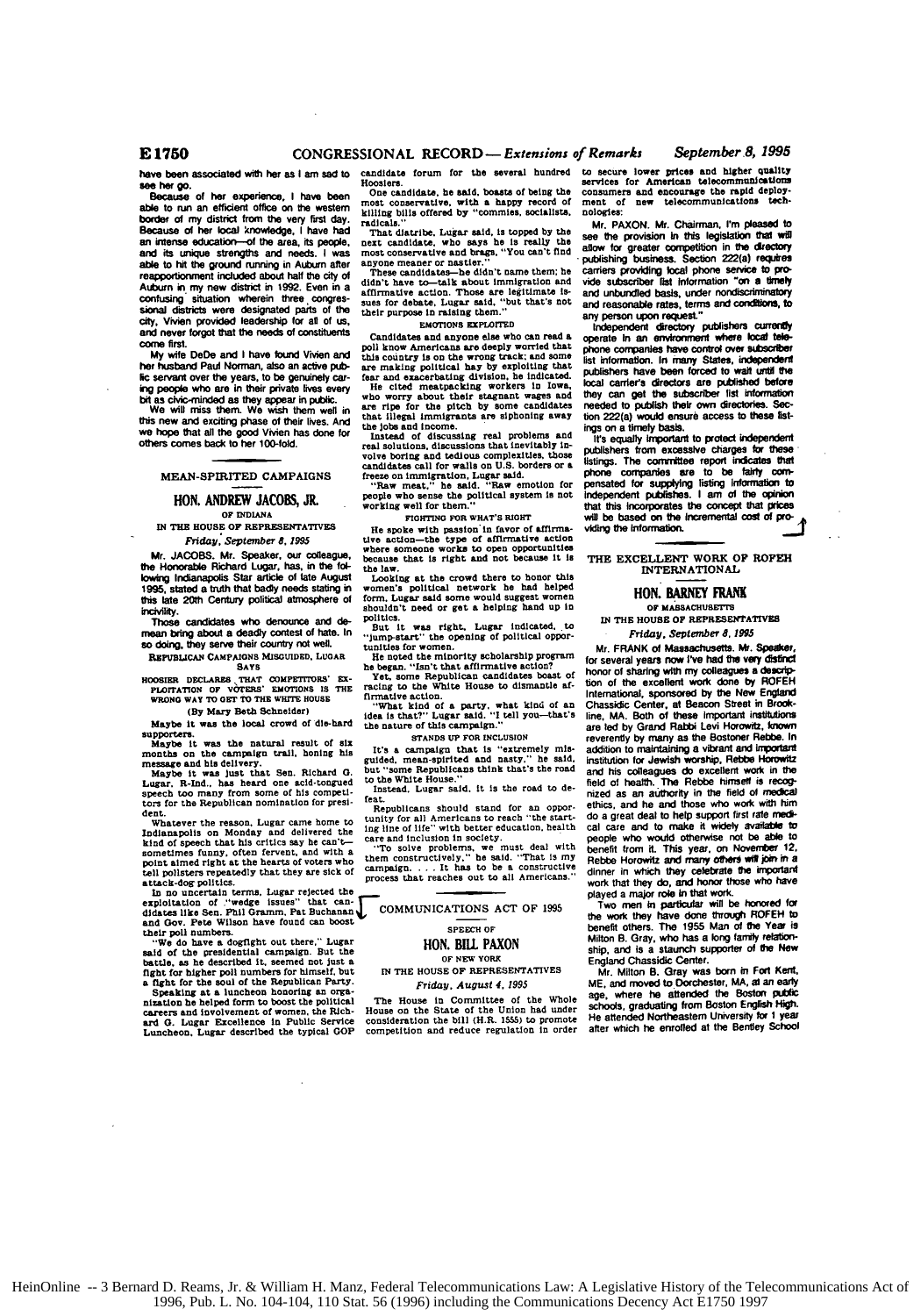## Document No. 74

 $\ddot{\phantom{a}}$